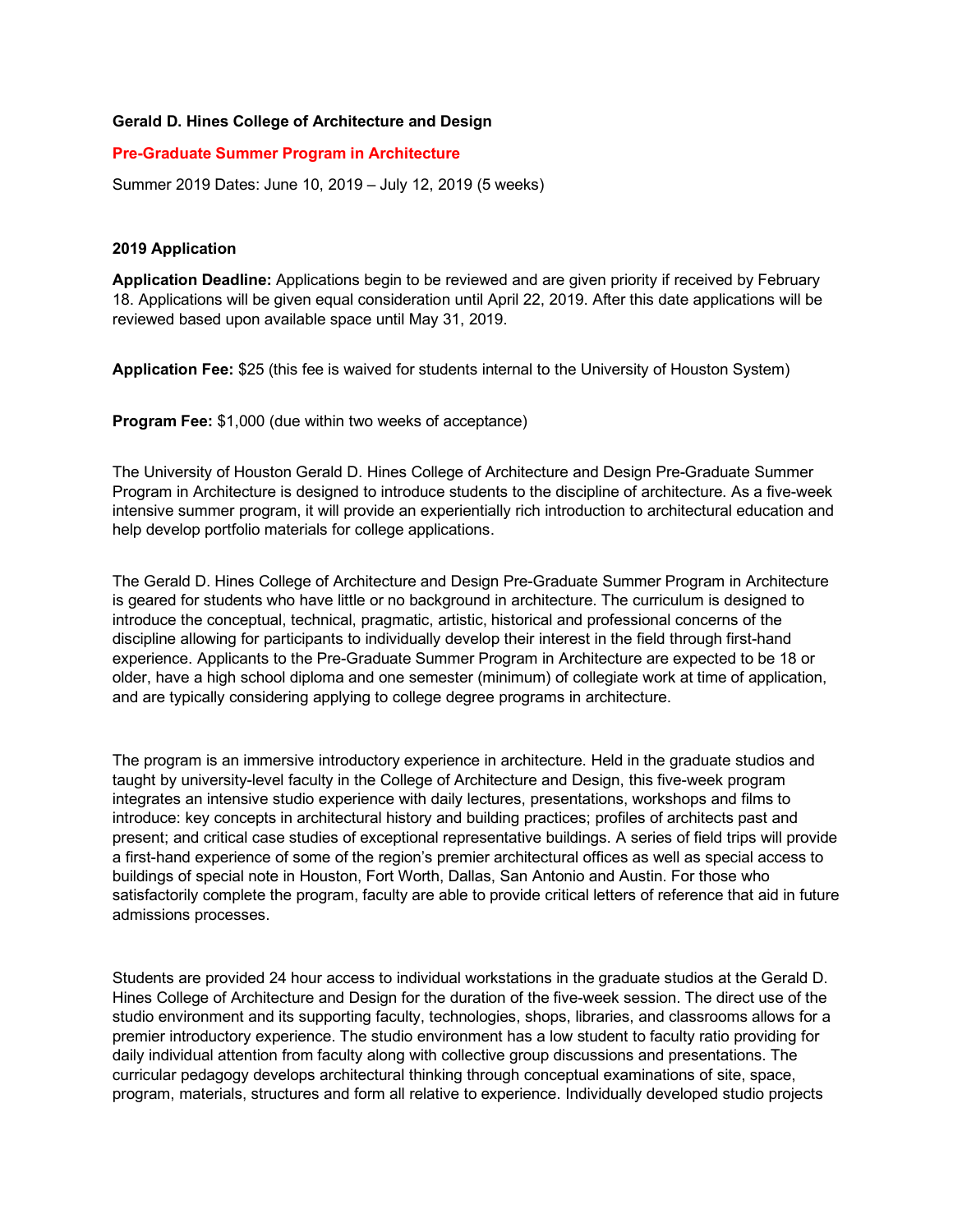provide core development of beginning design principles. Reviews of student work draw from faculty and practitioners from across the broader Houston architectural community.

This program prepares students for consideration in the graduate architecture programs nationally and specifically at the University of Houston Gerald D. Hines College of Architecture and Design.

Enrollment is limited. University housing is available at an additional cost and is granted on a first-come, first-served basis. After posted deadlines, program and housing applications are accepted on a spaceavailable basis only.

#### **Contact Information:**

Phone: (713) 743-2400 Email Address: pregradsummerarch@uh.edu Mailing Address: Gerald D. Hines College of Architecture and Design, 4200 Elgin St, Houston, TX 77204- 4000

For more information about the University of Houston Gerald D. Hines College of Architecture and Design please visit: www.arch.uh.edu

### **Gerald D. Hines College of Architecture and Design Pre-Graduate Summer Program in Architecture:**

The five week program holds classes Monday through Friday from 9:00 a.m. to 4:00 p.m. in the Gerald D. Hines College of Architecture and Design's graduate architecture studios (third floor north). Set in the shadow of downtown Houston in an iconic Philip Johnson Building, students have access to the full facilities of the College including a world class Architecture and Fine Arts Library as well as the Keeland Design Exploration Lab.

The program pedagogy is rooted in a studio format with individual student design projects. Critical individual project development and focused deadlines will require students to devote significant time during their weekend and evening hours for successful project completion. Class time is devoted to individual studio work; group reviews; collective lectures, discussions, readings, and a film series. Outside of class time, students are able to access their spaces and work independently. Using the studio model, individual project presentations and critical reviews will take place at the end of each design project.

**Transfer Credit**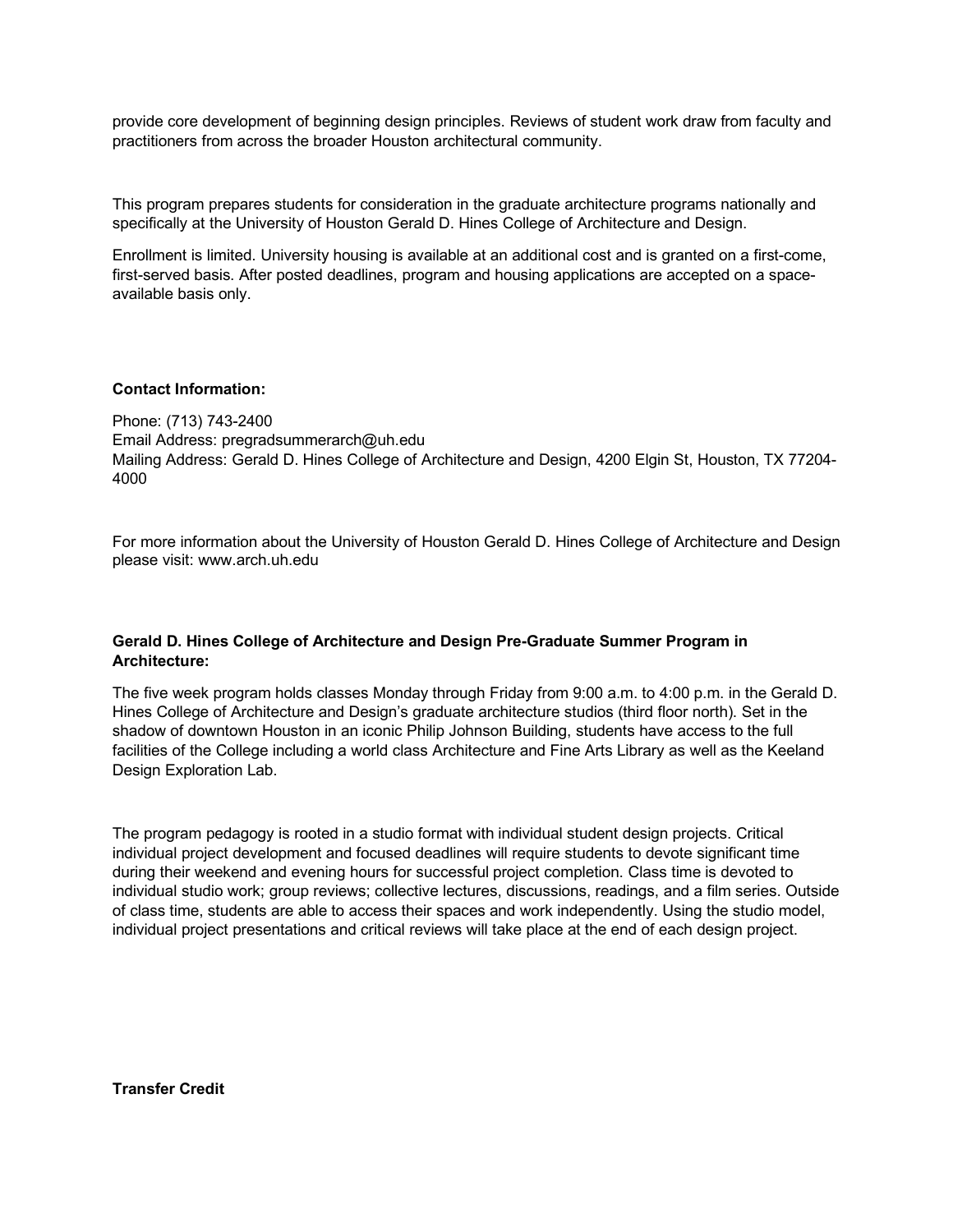The University of Houston Gerald D. Hines College of Architecture and Design Pre-Graduate Summer Program in Architecture is a non-credit program and does not appear on university transcripts. Dependent upon the particular institution and program in which each student enrolls, credit for the Pre-Graduate Summer Program in Architecture may be granted by that institution.

# **Pre-Graduate Summer Program in Architecture Admissions**

The University of Houston Gerald D. Hines College of Architecture and Design Pre-Graduate Summer Program in Architecture is an introduction to the profession and is open to anyone with a high school diploma and at least one semester of college completed, who is seriously interested in exploring architecture as a field of professional study, regardless of experience. There are no specific academic standards however, the admission process attempts to identify students who have the interest, initiative, discipline and ability to take full advantage of the program. The program is intended for college or postcollege students seeking to study architecture at a college level or as a minor at their home institution. The course requires no specialized knowledge or background beyond a serious interest in architectural design.

### *Program Application Procedure*

To apply to the GDHCOAD Pre-Graduate Summer Program in Architecture students must submit the following materials in a single PDF:

Application form

CV (*Please include academic and professional experience, achievements, awards, extracurricular undertakings, hobbies, travel)*

Transcripts from all colleges/universities attended

\$25 Non-refundable application fee – payable by check or money order to:

Pre-Graduate Summer Program in Architecture Gerald D. Hines College of Architecture and Design 4200 Elgin St Houston, TX 77204-4000

(This fee is waived for students internal to the University of Houston System)

Applications are not considered complete until ALL of the above materials have been received.

Applicants may submit a portfolio or samples of creative work for added consideration. Submission materials are only accepted digitally. Applicants should send high quality images of their creative work samples.

All application and payment submission deadlines refer to dates of post-mark.

The Non-refundable program fee of \$1000 – payable by check or money order - will be due within two weeks of acceptance along with signed copies of the indemnity release and photo release.

### **Nondiscrimination Policy**